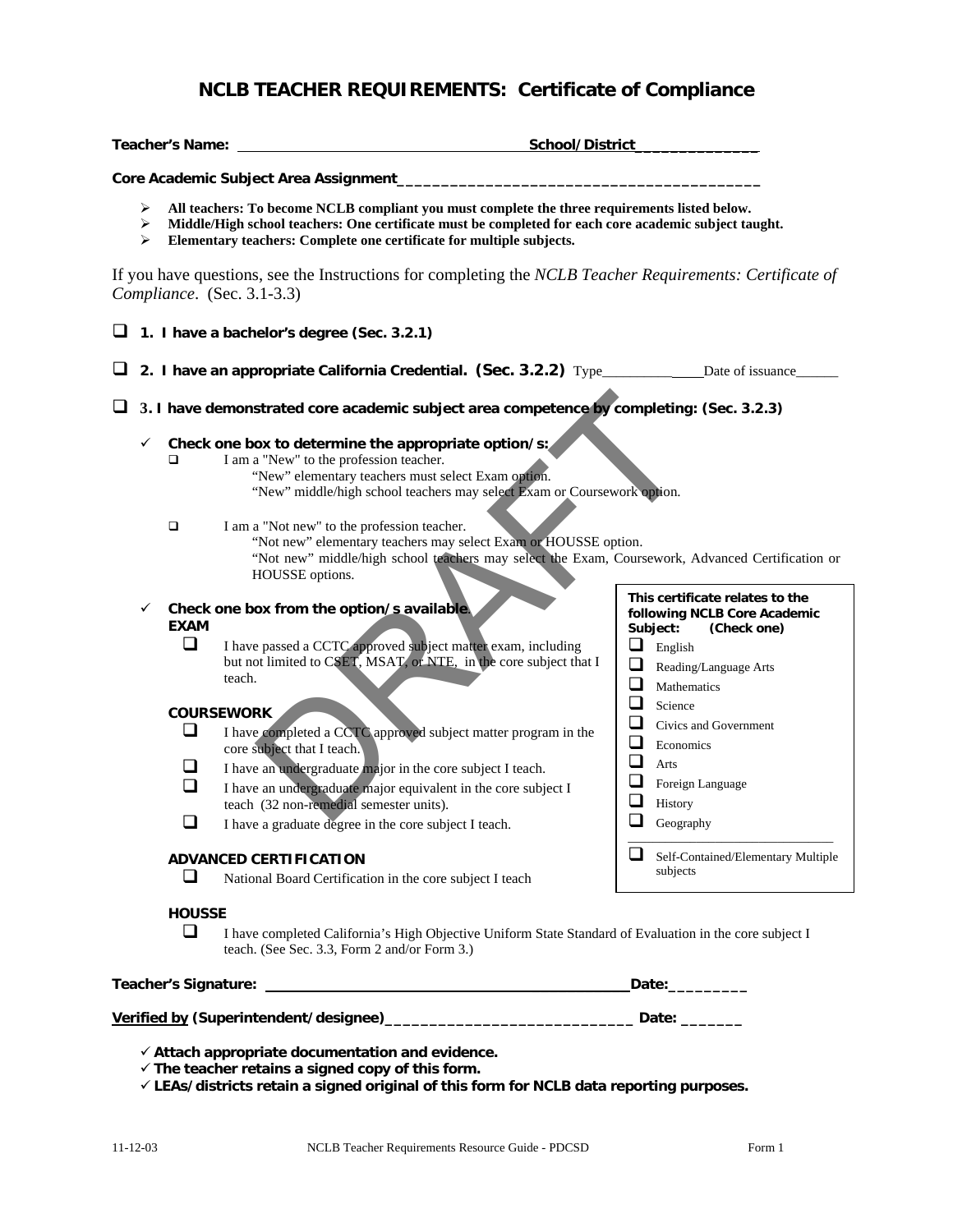### **CALIFORNIA HIGH OBJECTIVE UNIFORM STATE STANDARD of EVALUATION**

## **CALIFORNIA HOUSSE – PART 1**

**Assessment of Qualifications and Experience** 

| ப<br>I have accumulated the 100 Points required for the California HOUSSE. (Attach evidence)                                                                                                                                                                                                                                                                                                                                                                                                                                                                 |                                         |
|--------------------------------------------------------------------------------------------------------------------------------------------------------------------------------------------------------------------------------------------------------------------------------------------------------------------------------------------------------------------------------------------------------------------------------------------------------------------------------------------------------------------------------------------------------------|-----------------------------------------|
| HOUSSE-PART 1: PRIOR EXPERIENCE IN ASSIGNED AREA                                                                                                                                                                                                                                                                                                                                                                                                                                                                                                             | <b>Total Points</b>                     |
| Experience in teaching core area - 10 pts per school year (Five years maximum)<br>Circle years teaching this core academic subject: $1\quad 2\quad 3\quad 4\quad 5$                                                                                                                                                                                                                                                                                                                                                                                          | 50 pts Max.<br>$\rule{1em}{0.15mm}$ pts |
| <b>HOUSSE-PART 1: CORE ACADEMIC COURSEWORK IN ASSIGNED AREA</b>                                                                                                                                                                                                                                                                                                                                                                                                                                                                                              | <b>Points</b>                           |
| Elementary Teachers Core Academic Coursework: Select one if appropriate<br>Completed 18 semester units in each of four core areas: 1)Reading/Language Arts, 2) Mathematics and Science, 3) History and Social<br>А.<br>Sciences and 4) the Arts. - 50 pts, or<br>Completed a CCTC approved Liberal Studies Waiver Program - 50 pts, or<br>В.<br>National Board Certification in grade span - 60 pts, or<br>C.<br>Completed an advanced degree in teaching, curriculum instruction, or assessment in core academic area [e.g., MAT/MEd/MA/MS]<br>D.<br>60 pts | pts                                     |
| Middle/High School Core Academic Coursework: Select one if applicable<br>Completed CCTC-Supplementary Authorization - 50 pts., or<br>А.<br>Completed 15-21 Units of Core $-30$ pts., or<br>Completed 22-30 Units of Core $-50$ pts., or<br>Completed an advanced degree in teaching/curriculum/assessment in core academic area $\{e.g., MAT/MEd/MA/MS\} - 60$ pts.<br>D.                                                                                                                                                                                    |                                         |
| HOUSSE-PART 1: STANDARDS ALIGNED PROFESSIONAL DEVELOPMENT IN ASSIGNED AREA                                                                                                                                                                                                                                                                                                                                                                                                                                                                                   | <b>Points</b>                           |
| <b>Standards Aligned Professional Development</b> (20 $\text{hrs} = 5 \text{ pts}, 40 \text{ hrs} = 10 \text{ pts}$ )<br>Reading and Mathematics Professional Development Program (AB466 Training)<br>Beginning Teacher Support and Assessment (BTSA) Programs<br>Participate, but not yet certified, in National Board Certification program.                                                                                                                                                                                                               | (Within last)<br>six years)             |
| NOTE: This list is not exhaustive. Professional development activities that are used for the HOUSSE evaluation must be activities that<br>increase teachers' knowledge of core academic subjects, are standards-aligned, sustained, intensive and classroom-focused and are not 1-day<br>or short-term workshops or conferences. NCLB requires that the list of professional development activities is available to the public. (See<br>Section 3.2.3.1)                                                                                                     | pts                                     |
| HOUSSE-PART 1: LEADERSHIP AND SERVICE TO THE PROFESSION IN ASSIGNED AREA                                                                                                                                                                                                                                                                                                                                                                                                                                                                                     | <b>Points</b>                           |
| Service and leadership roles within Core academic content area 1 yr = 30 pts, 2 yr = 60 pts, 3 yrs = 90 pts                                                                                                                                                                                                                                                                                                                                                                                                                                                  |                                         |
| Mentor, Academic Curriculum Coach, Supervising Teacher, College / University instructor in content area/content methodology, BTSA<br>Support Provider, Department Chair<br>National / State Recognition as "Outstanding Educator" in Content Area                                                                                                                                                                                                                                                                                                            | pts                                     |
| NOTE: This list is not exhaustive. NCLB requires that the list of qualified service and leadership activities is available to the public. (See                                                                                                                                                                                                                                                                                                                                                                                                               |                                         |

| Verified by LEA (Superintendent/designee) | Date |
|-------------------------------------------|------|

9 **Attach appropriate documentation.** 

9 **Attach a copy of HOUSSE-PART 1 to Certificate of Compliance (Form 1)** 

¾ **Go to HOUSSE-PART 2 (Form 3) only if more points are necessary to reach a total of 100.**